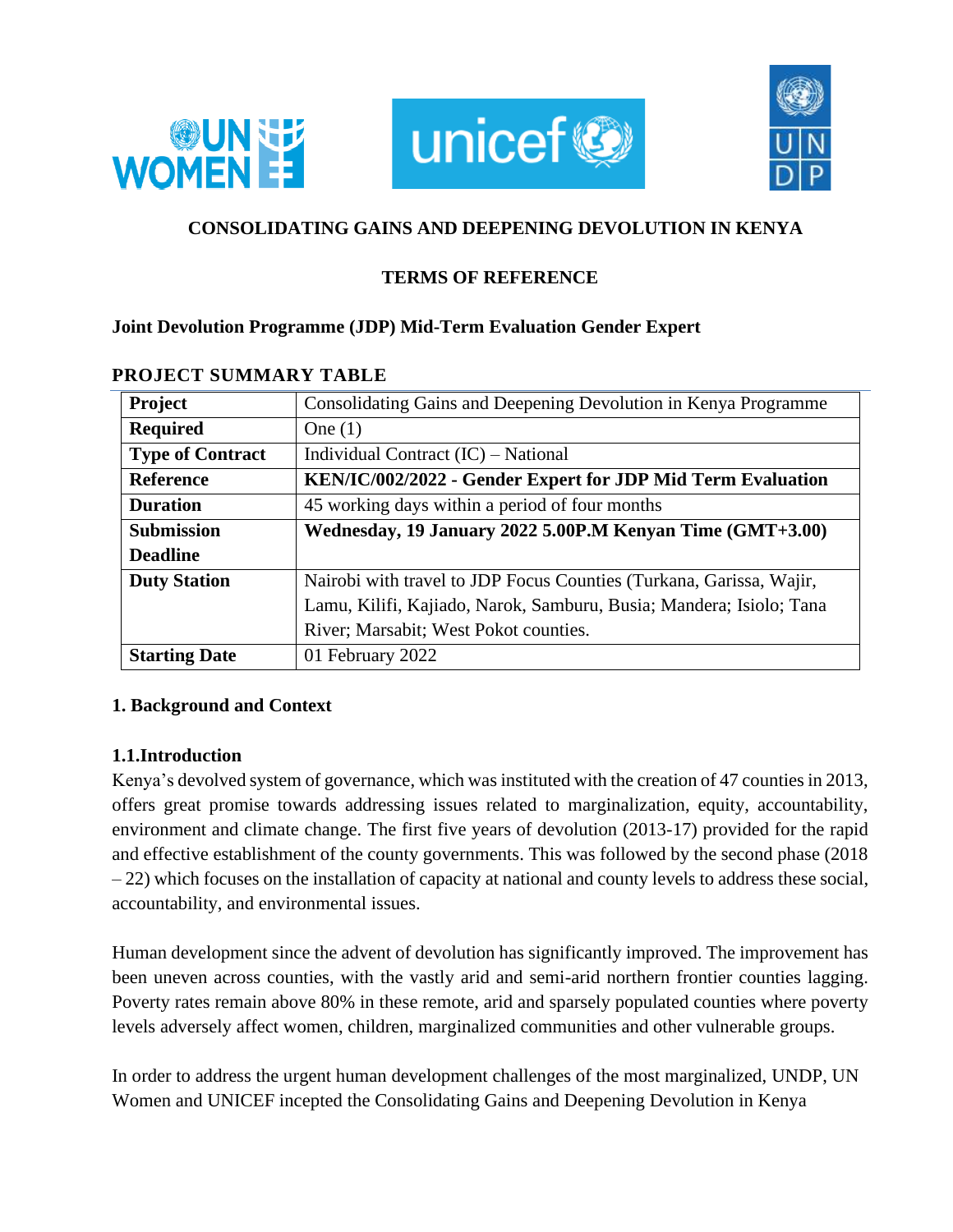Programme (Joint UNDP-UN Women-UNICEF Devolution Programme) to target 14 of the most marginalized counties directly.

The programme has supported the 14 counties to develop and implement policies, plans and strategies that address equity, accountability and environmental issues while at the same time streamlining revenue collection and budgeting processes.

The programme is implemented by National and County Government partners, with one component being implemented by non-state actors, through a national implementation modality (NIM). Some of the partners include the Ministry of Devolution and ASALs (MoDA), State Department for Gender Affairs, Council of Governors (CoG), Kenya School of Government (KSG), the County Assemblies Forum (CAF), Commission on Revenue Allocation, Office of the Auditor General, Office of the Controller of Budget, Kenya Institute of Policy Analysis and Research (KIPPRA) and Kenya National Bureau of Statistics (KNBS).

The programme is founded on the realization that devolution and marginalization are complex issues that are best addressed through a joint programme combining the strengths of multiple UN agencies, national government stakeholders and county government institutions with expertise in key sectors and lead roles in the achievement of Sustainable Development Goals. The Joint programming was also a recommendation for both the mid-term evaluation of the Strengthening Devolved Governance in Kenya project and the terminal evaluation of the Integrated Support to Devolution Project.

# **1.2.Devolution Programme Outcomes and Outputs**

### **1.2.1. Programme Outcome**

**UNDAF Outcome 1.2:** By 2022 people in Kenya access high-quality services at the devolved level that are well-coordinated, integrated, transparent, equitably resourced and accountable.

### **1.2.2. Programme Outputs**

**Output 1.1:** Government has strengthened policy, legal and institutional mechanisms for coordinated, inclusive and effective service delivery:

- National and county governments have strengthened inter and intra-governmental structures.
- Governments have harmonized governance policy, legal and institutional frameworks to support devolution.
- **EXECUTE:** Improved county capacities for effective implementation of child protection services and GBV.

**Output 1.2:** Public finance management institutions have strengthened processes and systems for equitable, efficient and accountable service delivery:

- County capacities strengthened for equitable and inclusive budgeting.
- County capacities improved for revenue projection, generation, collection, and reporting.

**Output 1.3:** County level institutions have strengthened capacity for evidence-based planning, budgeting, implementation, monitoring and evaluation for accountable service delivery: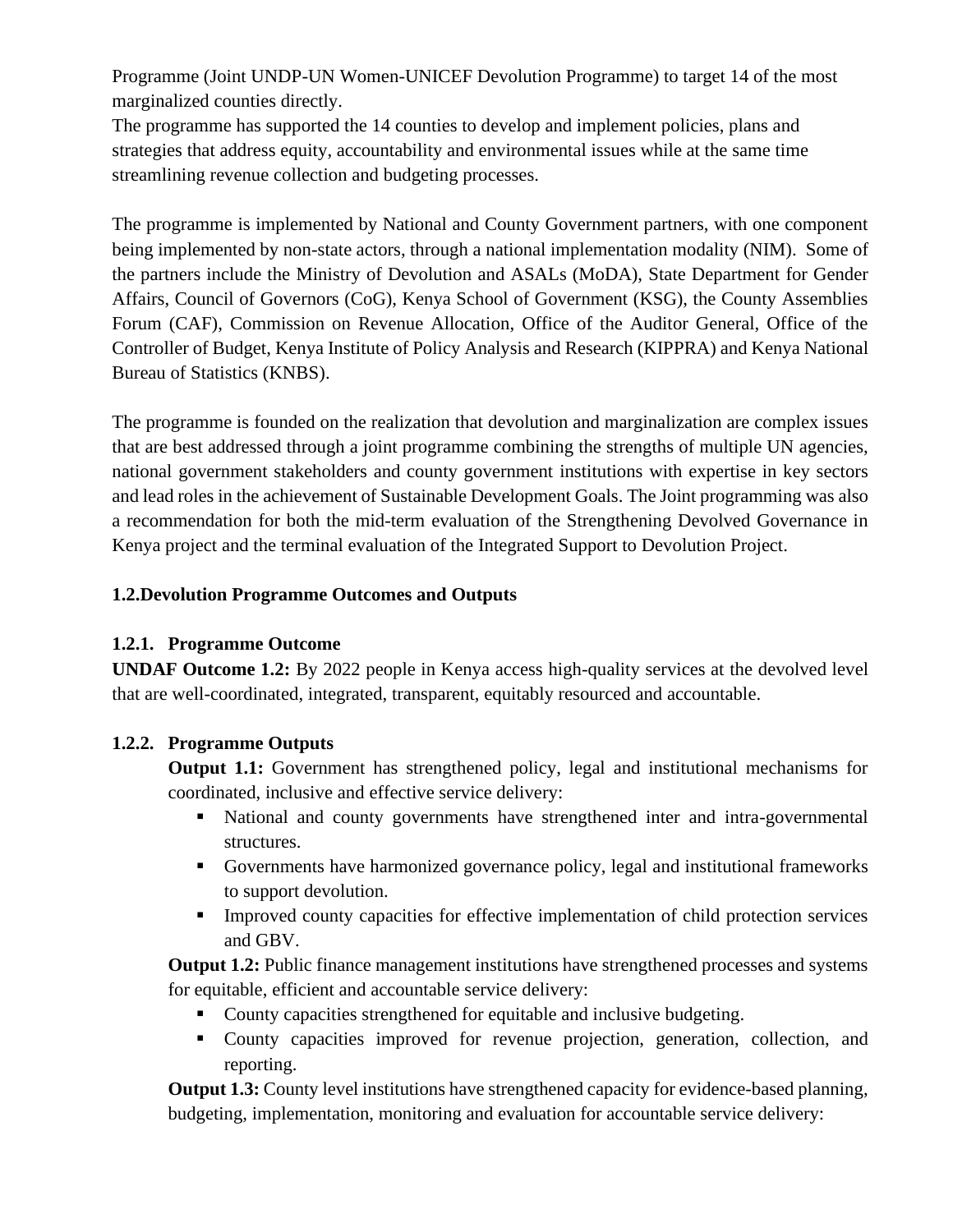- Counties have strengthened planning and service delivery mechanisms.
- National and County governments have strengthened monitoring, evaluation, reporting systems.
- National and County systems improved for the generation of disaggregated data (GBV, FGM, VAC, child marriages and marginalized populations including PWDs at county level, including a joint baseline study) for evidence-based decision making at both levels of government.

**Output 1.4:** People in Kenya have capacity to engage, deepen accountability and transparency in devolution, especially women, youth and persons with disability:

- County governments have established public participation policy, legislation and frameworks.
- County governments have established and operationalized inclusive citizen engagement and accountability mechanisms.
- **EXECUTE:** Increased capacity of NSAs to engage county governments on planning, budgeting and service delivery.

To support the MTE, UNDP seeks to hire an evaluation expert with experience in gender, children and social inclusion issues. The expert will work with the team leader and the Governance Evaluation Expert to deliver the MTE as per the terms of reference.

# **2. Roles and Responsibilities of the Consultancy Team**

The evaluation team will undertake the following roles and responsibilities:

- **•** Organizing the work and preparing an evaluation plan for the team;
- Conducting briefing and debriefing; and facilitating productive working relationships with UNDP, PUNOs, IPs and RPs;
- Consulting with MTE Technical Committee and related partners to ensure the progress and the key evaluation questions are covered
- Assuring the draft and final reports are prepared in accordance with the Terms of Reference;
- Facilitating the meeting to present the main findings and recommendations of MTE and discussion of the proposed action plan for implementing the recommendations.

# **2.1. Roles and Responsibilities of the Gender Expert**

- **•** Prepare an inception brief identifying Gender mainstreaming questions and issues in project formulation and implementation to be addressed and the proposed methodology of data collection and analysis
- Conduct a Gender analysis of the project, with a special focus to key gender results delivered and gender issues encountered during the 1st half of the project
- Assess the effectiveness and impact of the project in mainstreaming Gender issues in national and county governments during project design and implementation
- Prepare a separate Gender report to be integrated into the final evaluation report and presentation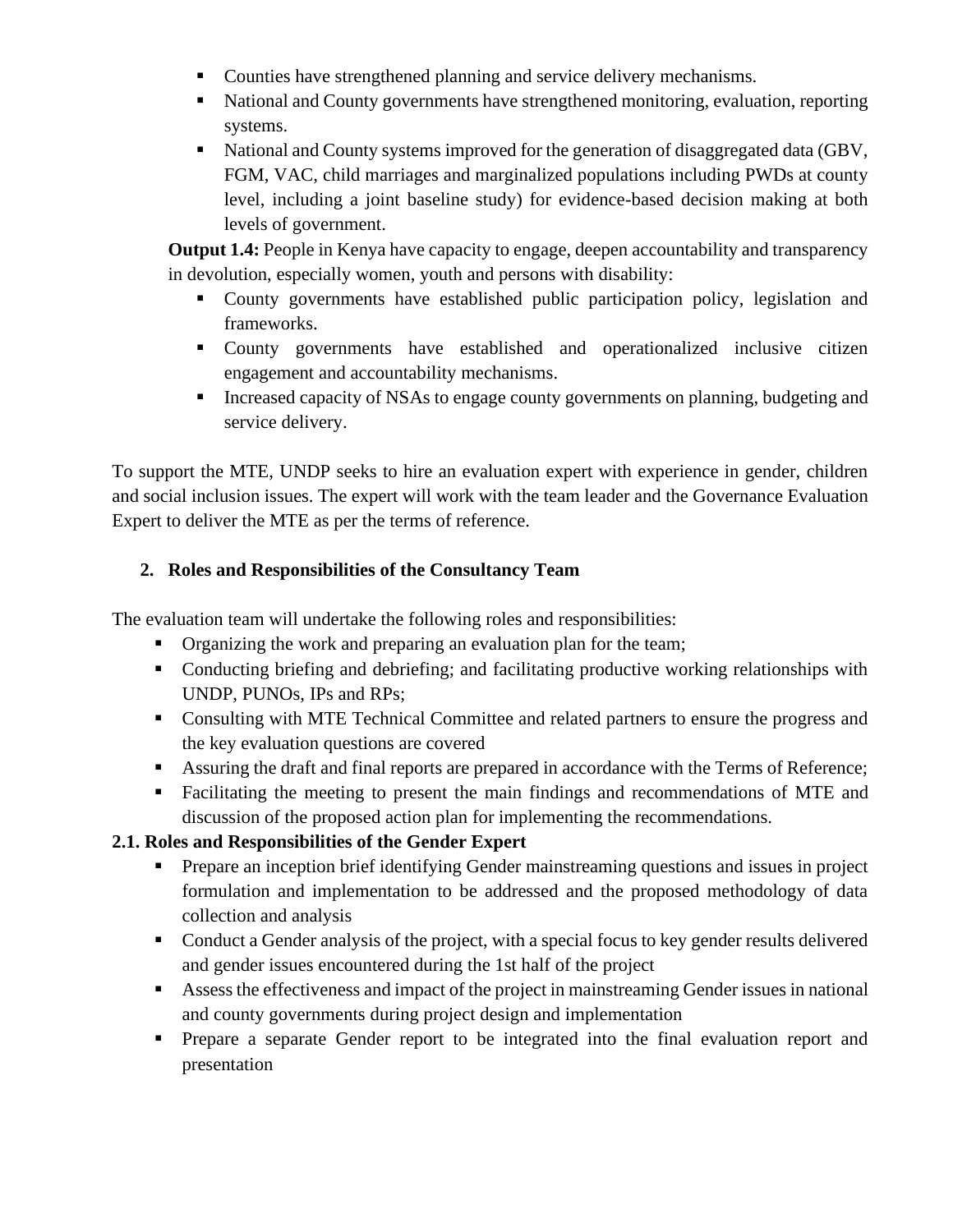## **2.2. Deliverables of Gender Expert:**

- Inception Brief, to form part of the overall inception report, on the Gender dimensions of the project.
- Comprehensive tools for collecting and analyzing gender information on the project. The tools will be integrated in or administered alongside data collection tools developed by the Team Leader and the Governance Evaluation Expert.
- Draft Evaluation Report and Presentation of Findings— The draft report covering Gender issues of the project.
- Final Evaluation Report including Executive Summary

# **2.3. Qualifications of the Gender Evaluation Expert**

- Advanced degree in Project Management, Strategic Management, public policy, monitoring and evaluation, gender or other relevant disciplines
- At least 7 years of professional experience in devolved governance, gender, human rights or results-based evaluations, with a demonstrable bias to gender and social inclusion
- Solid understanding of evaluation methodologies, and/or proven expertise of research in fields relevant to the evaluation
- At least five years' experience in conducting programmatic evaluations in governance and gender and social inclusion programmes/projects.
- Ability to apply theoretical knowledge in the design, management and evaluation of complex multidisciplinary projects supported by multiple development partners.
- Have a strong understanding of the devolved governance and development context in Kenya
- Exposure to the UN system, including familiarity with recent UNDP Monitoring and Evaluation Policy, will be an asset
- **•** Demonstrable knowledge of gender and women issues in Kenya, and key players both at the institutional as well as grassroots levels

#### **3. Evaluation Criteria for Gender Evaluation Expert**

| <b>Criterion</b>                                                  | Weight | <b>Max. Points</b> |
|-------------------------------------------------------------------|--------|--------------------|
|                                                                   | 100%   | <b>100</b>         |
| degree in Project Management,<br>Strategic<br>Advanced            | 15%    | 20                 |
| Management, public policy, monitoring and evaluation, gender      |        |                    |
| or other relevant disciplines                                     |        |                    |
| At least 7 years of professional experience in devolved           | 15%    | 20                 |
| governance, gender, human rights or results-based evaluations,    |        |                    |
| with a demonstrable bias to gender and social inclusion           |        |                    |
| Solid understanding of evaluation methodologies, and/or           | 15%    | 15                 |
| proven expertise of research in fields relevant to the evaluation |        |                    |
| At least five years' experience in conducting programmatic        | 15%    | 15                 |
| evaluations in governance and gender and social inclusion         |        |                    |
| programmes/projects.                                              |        |                    |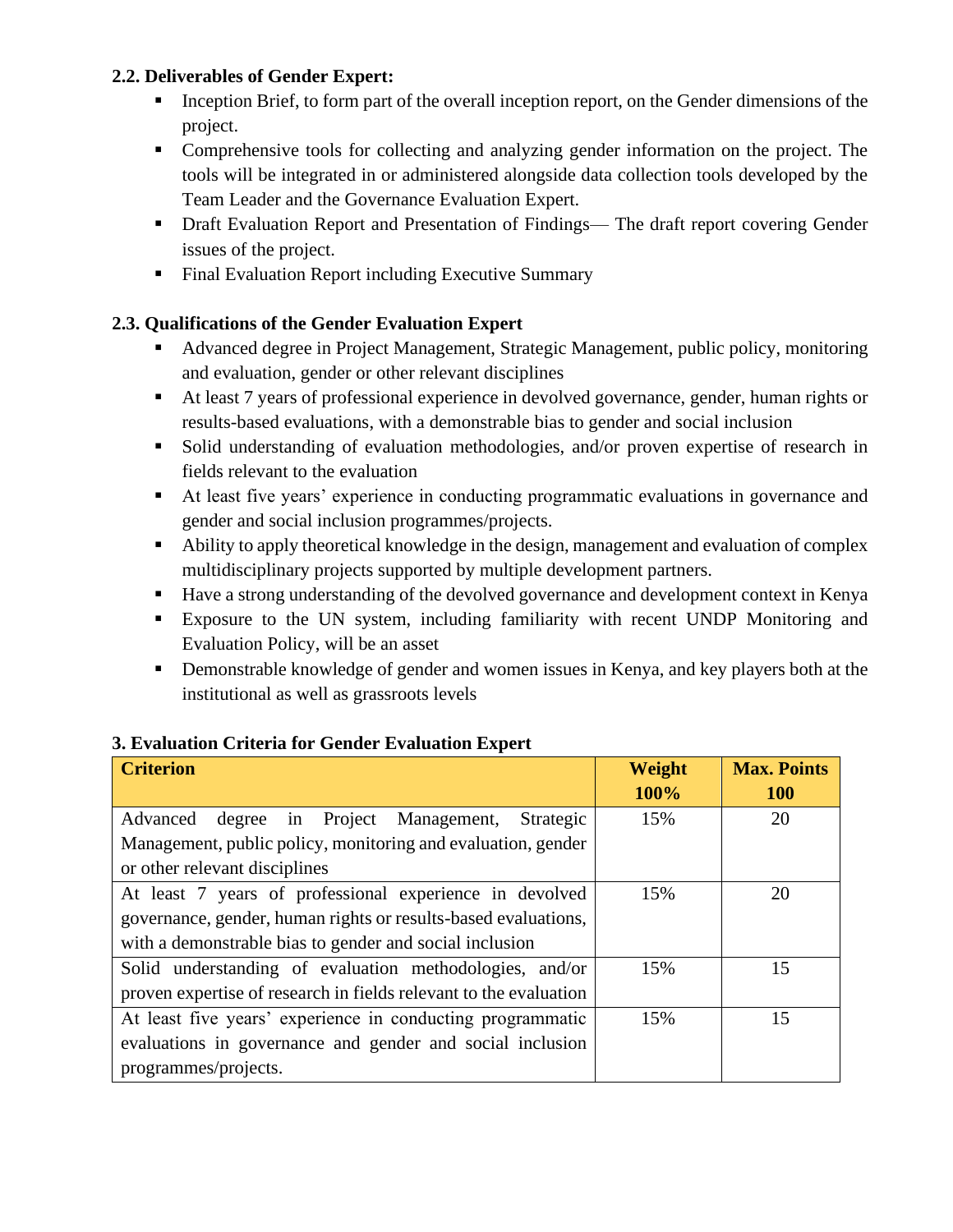| Ability to apply theoretical knowledge in the design,        | 10% | 10 |
|--------------------------------------------------------------|-----|----|
| management and evaluation of complex multidisciplinary       |     |    |
| projects supported by multiple development partners.         |     |    |
| Have a strong understanding of the devolved governance and   | 10% | 10 |
| development context in Kenya                                 |     |    |
| Exposure to the UN system, including familiarity with recent | 5%  |    |
| UNDP Monitoring and Evaluation Policy, will be an asset      |     |    |
| Demonstrable knowledge of gender and women issues in         | 15% | 15 |
| Kenya, and key players both at the institutional as well as  |     |    |
| grassroots levels                                            |     |    |

# **3. Mid-Term Evaluation Ethics**

Evaluations in UNDP will be conducted in accordance with the principles outlined in the evaluation policy of UNDP and UNEG 'Ethical Guidelines for Evaluation'. Evaluations of UN activities need to be independent, impartial and rigorous. Each evaluation should clearly contribute to learning and accountability. Hence evaluators must have personal and professional integrity and be guided by propriety in the conduct of their business.

The Evaluation Team will collectively and individually observe the following:

- i. To avoid conflict of interest and undue pressure, evaluators need to be independent, implying that the Evaluators must not have been directly responsible for the policy/programmingsetting, design, or overall management of the subject of evaluation, nor expect to be in the near future. Evaluators must have no vested interest and have the full freedom to conduct impartially their evaluative work, without potential negative effects on their career development. They must be able to express their opinion in a free manner.
- ii. Should protect the anonymity and confidentiality of individual participants. They should provide maximum notice, minimize demands on time, and respect people's right not to engage. Evaluators must respect people's right to provide information in confidence and must ensure that sensitive information cannot be traced to its source. Evaluators are not expected to evaluate individuals (not targeted at persons) and must balance an evaluation of management functions with this general principle.
- iii. Evaluations sometimes uncover evidence of wrongdoing. Such cases must be reported discreetly to the appropriate investigative body.
- iv. Should be sensitive to beliefs, manners and customs and act with integrity and honesty in their relations with all stakeholders. In line with the UN Universal Declaration of Human Rights, evaluators must be sensitive to and address issues of discrimination and gender equality. They should avoid offending the dignity and self-respect of those persons with whom they come in contact in the course of the evaluation. Knowing that the evaluation might negatively affect the interests of some stakeholders, evaluators should conduct the evaluation and communicate its purpose and results in a way that clearly respects the stakeholders' dignity and self-worth.
- v. They are responsible for the clear, accurate and fair writing and/or oral presentation of study limitations, evidence-based findings, conclusions, recommendations and lessons learned. For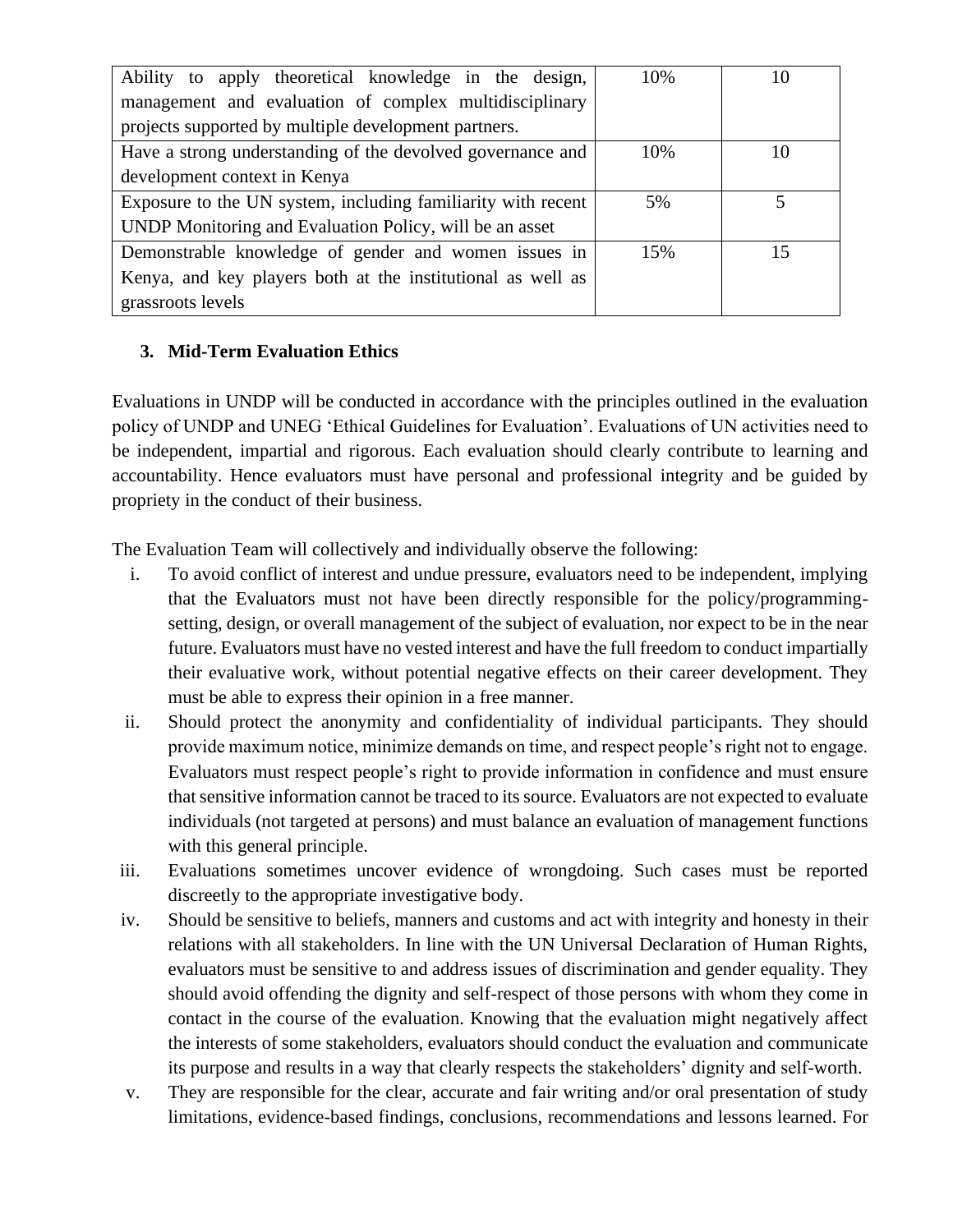details on the ethics and independence in evaluation, please see Evaluation Policy of UNDP [\(http://web.undp.org/evaluation/policy.shtml\)](http://web.undp.org/evaluation/policy.shtml); UNEG Ethical Guidelines and Norms for Evaluation in the UN System [\(http://www.unevaluation.org/document/detail/102http://www.unevaluation.org/papersandpu](http://www.unevaluation.org/document/detail/102http:/www.unevaluation.org/papersandpubs/documentdetail.jsp?doc_id=21) [bs/documentdetail.jsp?doc\\_id=21\)](http://www.unevaluation.org/document/detail/102http:/www.unevaluation.org/papersandpubs/documentdetail.jsp?doc_id=21).

### **5. Implementation Arrangements**

The evaluator will report to the Joint Devolution Programme M&E Officer. An Evaluation Reference Group will be created and co-chaired between MoDA and UNDP. The Evaluation Technical Committee will provide overall oversight of the MTE and endorsement of the key deliverables (inception report, key tools and methodology and, draft and final report). The Evaluation Reference Group shall meet, at the beginning of the review and during the reporting stage for the report presentation. Other consultation with the Evaluation Technical Committee will be done electronically as required. The Evaluation Technical Committee shall be composed of UNDP Kenya, UN Women, UNICEF, MoDA, COG, CRA, OAG and will also consult with the programme development donors.

## **6. Consultancy Fees**

The Evaluators will be recruited and paid in accordance with UNDP terms and conditions of remuneration for individual consultants. The payments will be pegged on the attainment of deliverables/milestones as per the agreed Work Schedule.

UNDP will cover prior agreed costs related to the MTE services which the consultant will quote inclusive of travel to the 14 JDP counties, logistical and other related expenses. UNDP will directly cover the costs of conferences incidental to this evaluation. The Evaluators fees will be paid in line with the following schedule and upon acceptance of key deliverables:

- Final Inception Report: 20%
- Draft MTE Report: 50%
- Final MTE Report: 30%.

# **7. Submission of the Financial Proposal**

Applicants are instructed to submit their all-inclusive fee proposal in Kenya Shillings using the financial proposal template provided (Offeror's letter to UNDP). The financial proposal should be allinclusive and include a breakdown. The term 'all-inclusive" implies that all costs (professional fees, travel-related expenses, communications, utilities, consumables, insurance, etc.) that could possibly be incurred by the Contractor will be factored into the financial proposal. Financial evaluation (maximum 30 points):

The following formula will be used to evaluate the financial proposal:

 $p = y$  ( $\mu$ /z), where

 $p =$  points for the financial proposal being evaluated  $y =$  maximum number of points for the financial proposal  $\mu$  = price of the lowest-priced proposal z = price of the proposal being evaluated.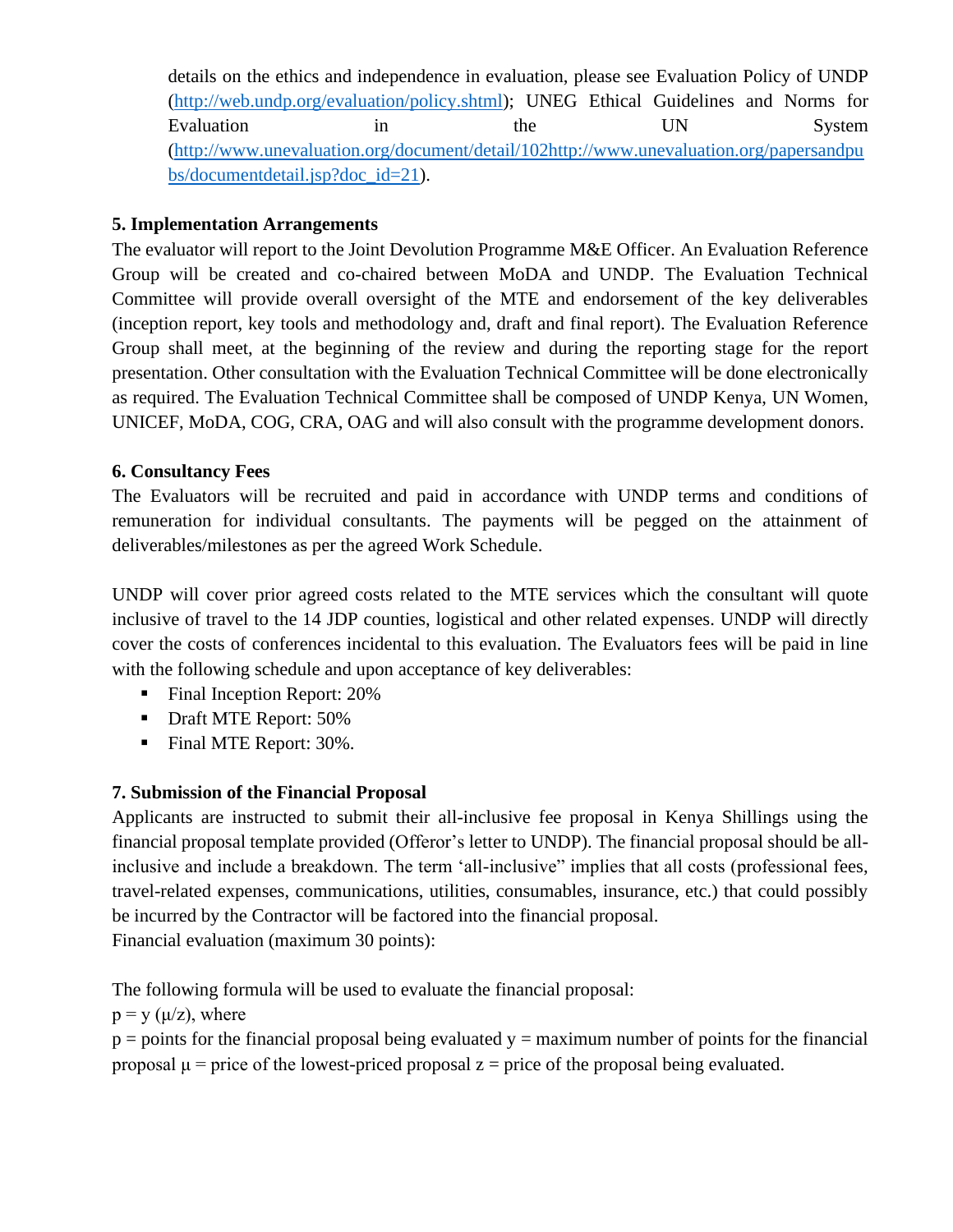### **8. Duration of the Work**

45 working days within a period of 4 months.

## **9. Duty Station**

The Contractors will be based in Nairobi with travels to Turkana, Garissa, Wajir, Lamu, Kilifi, Kajiado, Narok, Samburu, Busia; Mandera; Isiolo; Tana River; Marsabit; West Pokot counties. Cost of travel for the above counties must be included in the financial proposal. UNDP will not make any payments on behalf of the selected consultant.

### **10. Submission of the Financial Proposal**

Applicants are instructed to submit their all-inclusive fee proposal in KSH using the financial proposal template provided (Offeror's letter to UNDP)

The financial proposal should be all-inclusive and include a breakdown. The term 'all-inclusive" implies that all costs (professional fees, travel related expenses to the JDP Focus Counties mentioned, communications, utilities, consumables, insurance, etc.) that could possibly be incurred by the Contractor are already factored into the financial proposal.

## **Financial evaluation (maximum 30 points):**

The following formula will be used to evaluate financial proposal:

 $p = y$  ( $\mu$ /z), where

 $p =$  points for the financial proposal being evaluated

- $y =$  maximum number of points for the financial proposal
- $\mu$  = price of the lowest priced proposal
- $z =$  price of the proposal being evaluated

# **Confidentiality and Proprietary interests**

The Individual Consultant shall not either during the term or after termination of the assignment, disclose any proprietary or confidential information related to the consultancy service without prior written consent.

Proprietary interests on all materials and documents prepared by the consultants under the assignment shall become and remain properties of UNDP.

### **10. Application Process.**

Interested and qualified candidates should submit their applications which should include the following:

- 1. Detailed Curriculum Vitae
- 2. Proposal for implementing the assignment template provided
- 3. Offeror's letter to UNDP template provided

Note: The successful applicant will be required to complete a UNDP Personal History Form (P11) form prior to contracting.